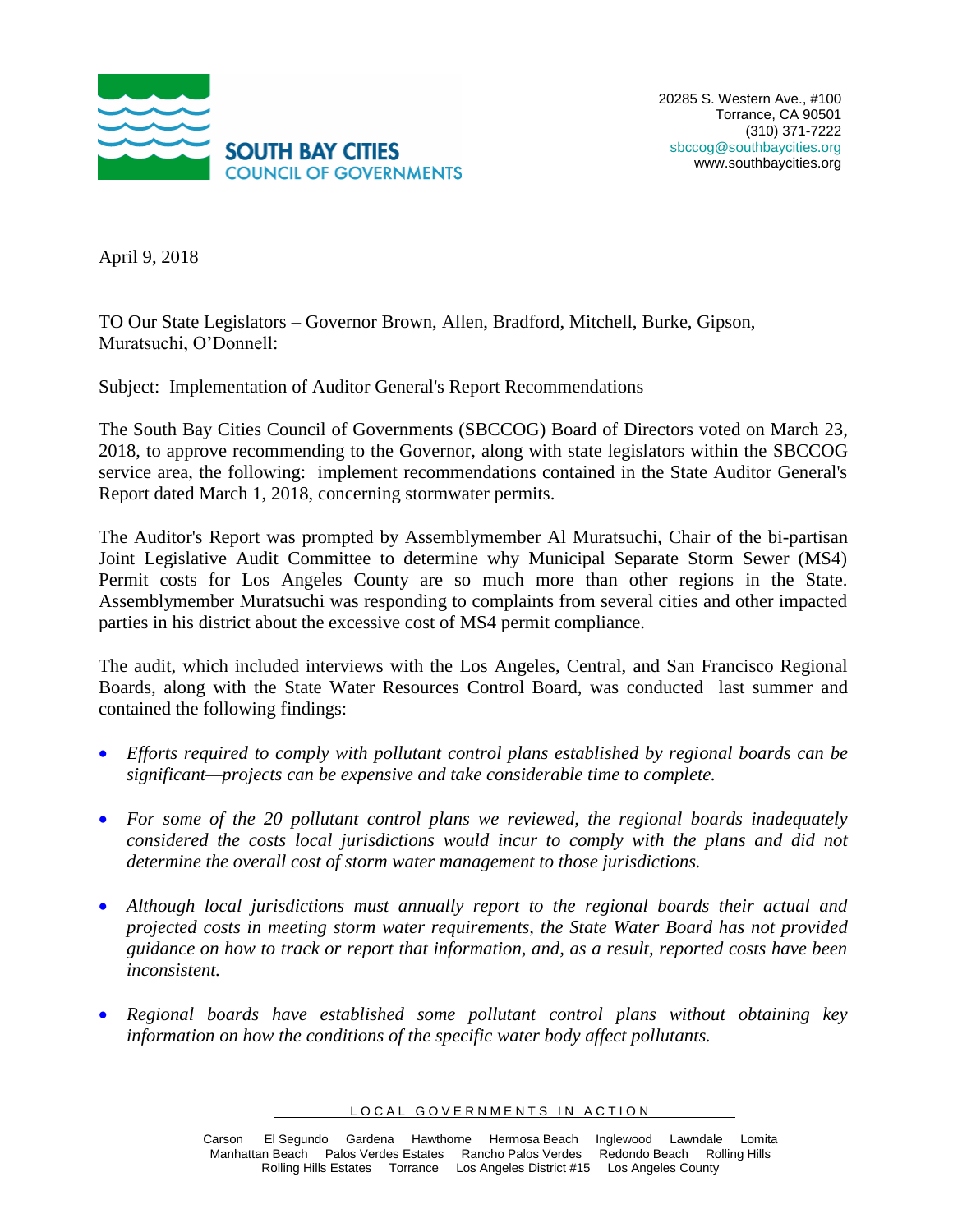• A statewide policy prohibiting discharging trash into water bodies has caused some local *jurisdictions to expend resources to address trash instead of pollutants that are of greater concern to their jurisdictions.*

The report's overall conclusion is that the State and Regional Water Boards *must do more to ensure that local jurisdictions' costs to reduce storm water pollution are necessary and appropriate.*

To that end, the audit report recommended actions for the state legislature and the water boards to take. For the legislature the recommended the following:

*... promote the establishment of appropriate pollutant limits, the Legislature should amend state law to direct the State Water Board to assess whether a study of a specific water body is justified and, if so, require the appropriate regional board to ensure that the study is conducted by the regional board or the applicable local jurisdictions. For example, a study could be justified if the water body's condition might warrant modifying a maximum pollutant level, if the study could be performed cost‑effectively, and if the study's benefits are likely to reduce local jurisdictions' costs or improve protection of the water body's uses. The State Water Board should seek additional funding for local jurisdictions to conduct studies if it believes additional resources are needed.*

To the water boards, the report advised:

- *Until the Legislature amends state law, the State Water Board should provide guidance to the regional boards on when studies of specific water bodies should be conducted and, as necessary, assist the regional boards in obtaining funding for those studies.*
- *The State Water Board should develop guidance by August 2018 for regional boards to document estimates of the costs local jurisdictions will incur to comply with pollutant control plans. These procedures should also address the need to use appropriate methods to develop those estimates, to document the sources they use to develop the estimates, and to document consideration of the overall cost of storm water management to local jurisdictions when completing an economic analysis as part of developing pollutant control plans.*
- Once the State Water Board has developed cost-estimation guidance, the regional boards *should follow this guidance.*
- *To ensure that the regional boards obtain adequate and consistent information on the storm water management costs local jurisdictions incur, the State Water Board should develop statewide guidance by August 2018 for local jurisdictions on methods for tracking the cost of storm water management. If the State Water Board believes it does not have the expertise to develop such guidance, it should hire or contract with an expert in municipal finance who can assist in developing that guidance.*

While the SBCCOG member cities appreciate the importance of stormwater management to prevent and reverse impairment to our local waters and are working to implement the latest MS4 permit, it is important for the water boards to be sensitive to our financial limitations. The State Auditor's